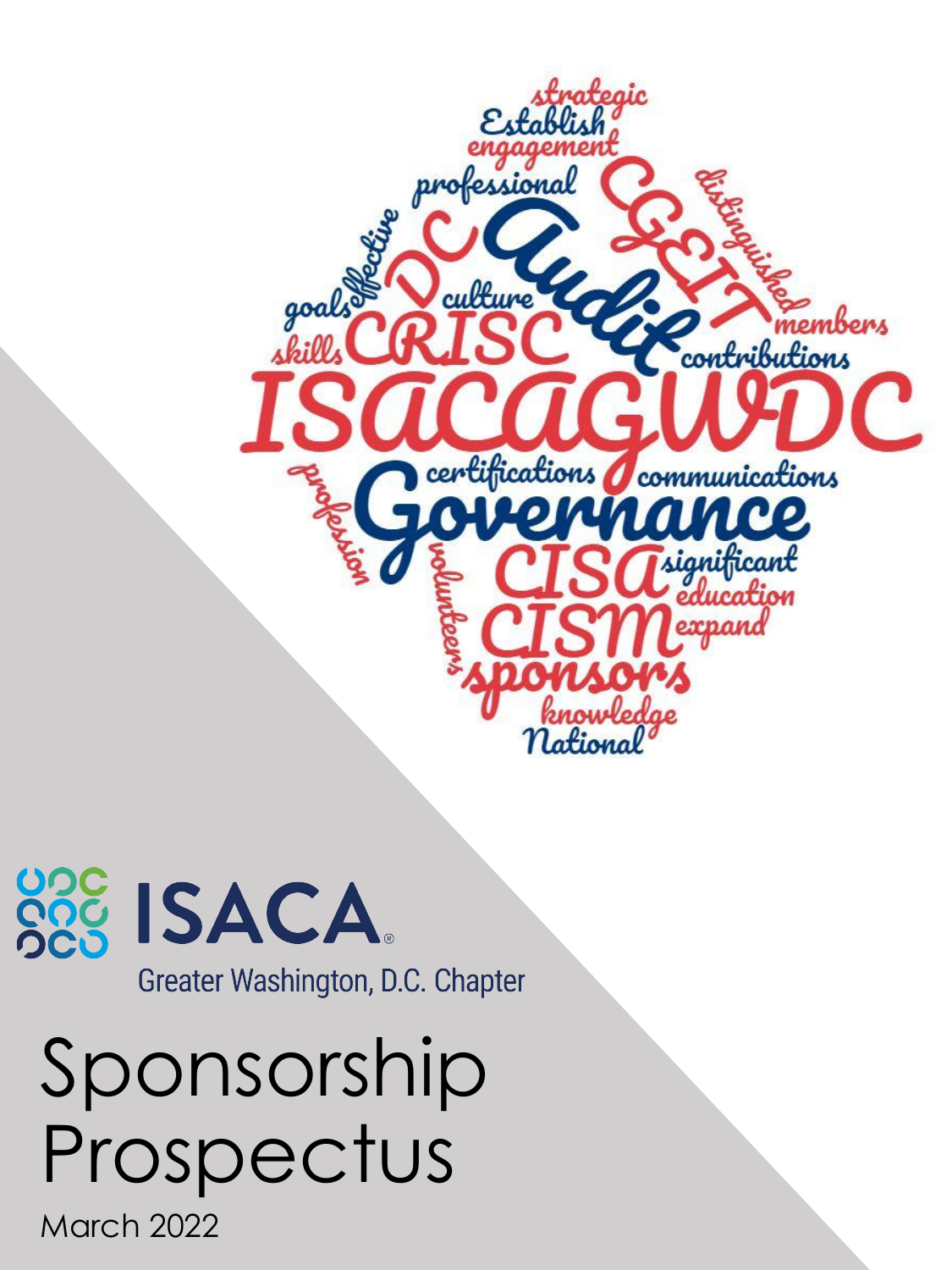

The Greater Washington, D.C. Chapter serves the Washington D.C. metropolitan area by providing education, membership, and other services to its professional membership. GWDC members come from diverse backgrounds in a variety of public and private industries such as the Federal Government, Cybersecurity, Financial Services, Consulting, Public Accounting, Aerospace and Defense, Telecommunications, Higher Education, and many more. The members also cover a variety of IT-related positions that include IT auditors, consultants, educators, IT security professionals, regulators, chief information officers, and internal auditors, to name a few. The GWDC has over 10,000 individuals on its mailing list, which is used to routinely communicate chapter news and events.

## **Why Sponsor?**

Connect with IT leaders and professionals to showcase your latest products and services while increasing industry awareness and visibility. Additionally:

- Place your organization in front of established decision makers and practitioners
- Present training sessions to ISACA GWDC Monthly Conference attendees
- Build relationships with industry professionals
- Develop a network of customers outside of your organization's existing database
- Affiliate with an internationally respected organization, ISACA.

Contact [sponsorship@isaca-gwdc.org](mailto:sponsorship@isaca-gwdc.org) to sign up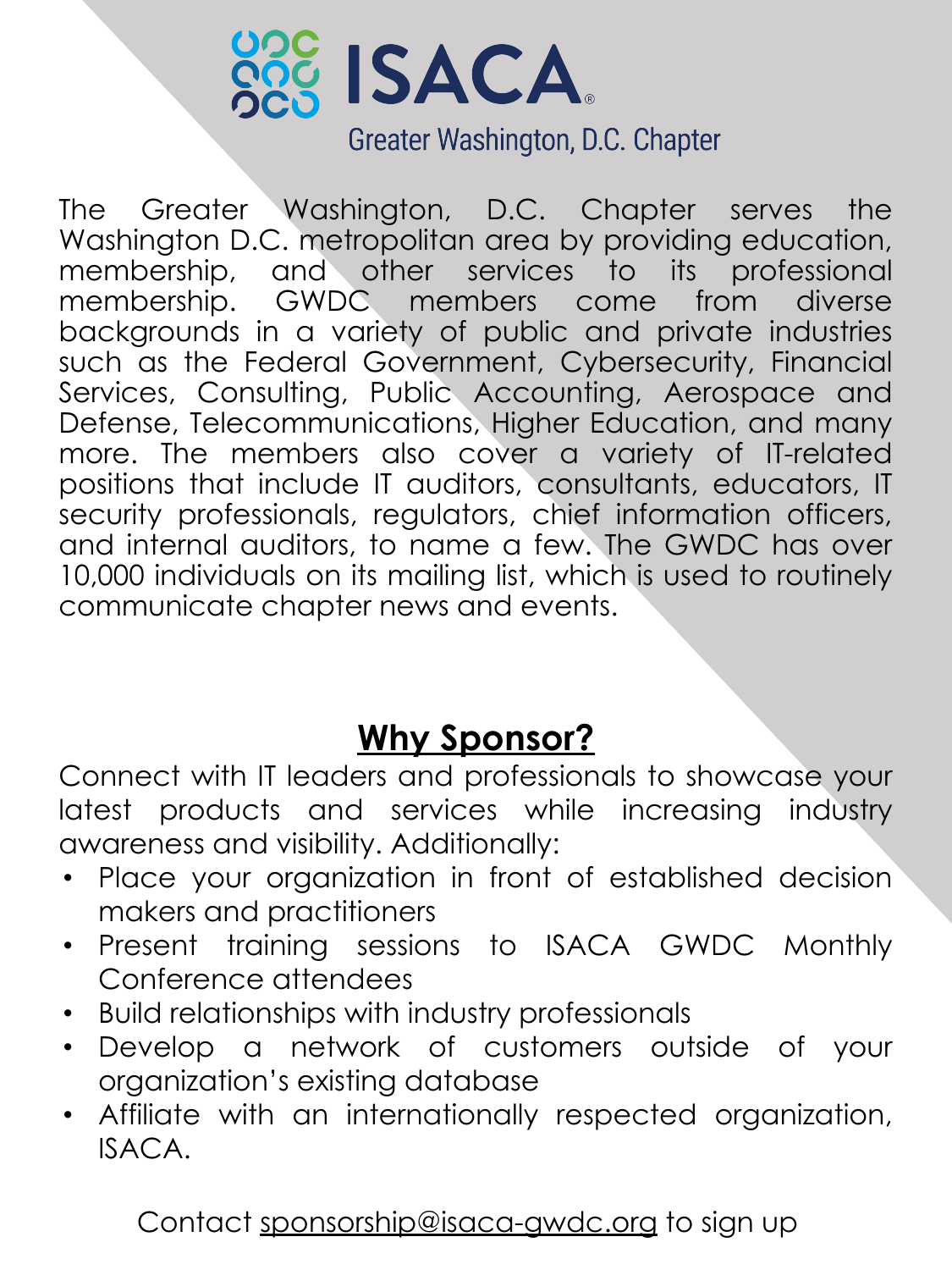

The ISACA GWDC Chapter has almost 6,000 members that come from a diverse background of professions focused in the IT audit, risk, governance, and security fields. While a majority of GWDC members are practitioners, almost half are in either a managing or decision-making position with budget authority

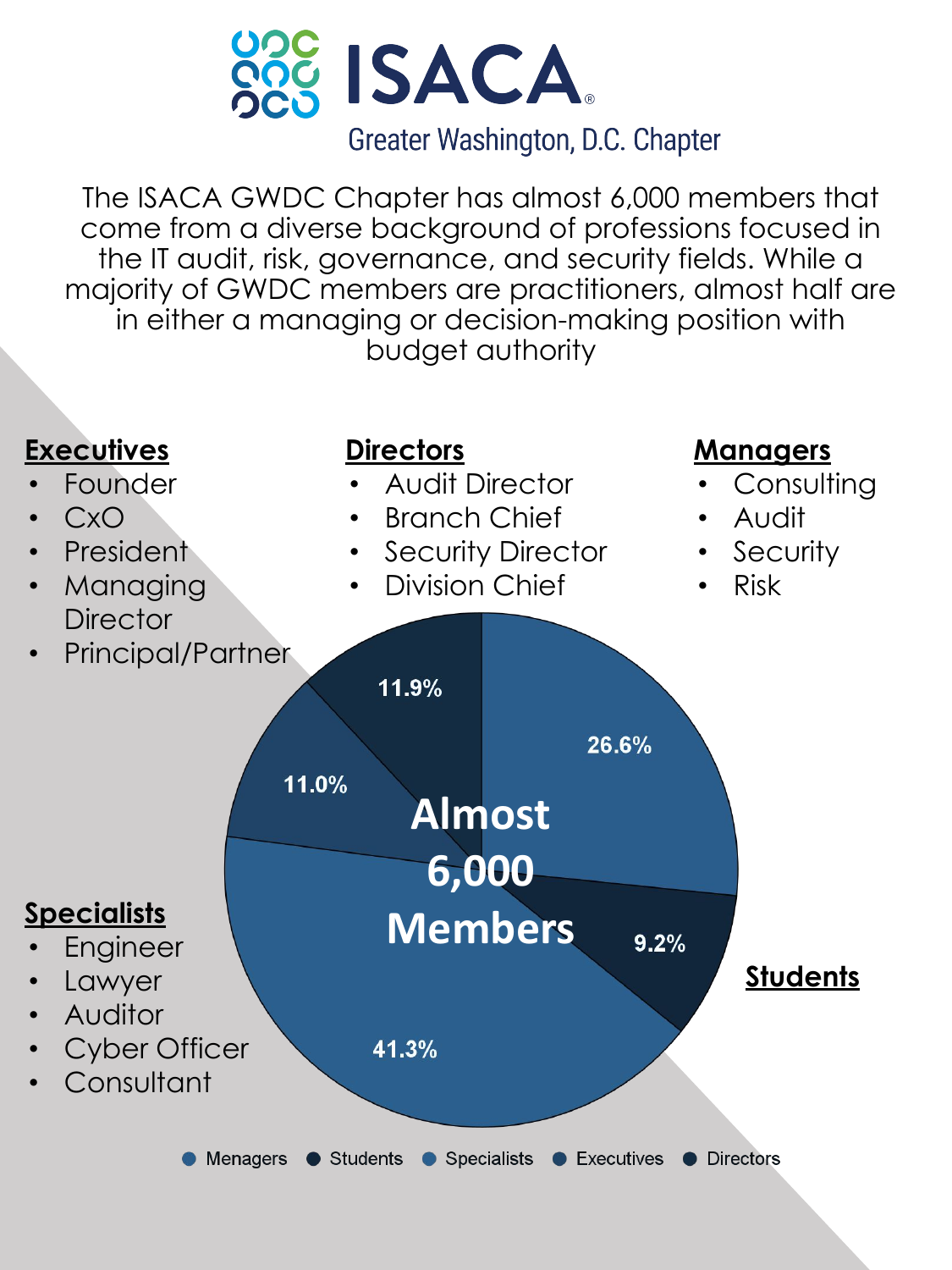

# **Annual Sponsor Benefits**

| <b>Sponsorship Benefits during Sponsorship Period</b>                                     | <b>Silver</b><br>\$4,000/year | Gold<br>\$5,500/year | Platinum<br>\$7,500/year |
|-------------------------------------------------------------------------------------------|-------------------------------|----------------------|--------------------------|
| Company Logo/Link on GWDC Sponsor Page                                                    | Χ                             | X                    | Χ                        |
| Company Logo/Link on GWDC Home Page                                                       |                               | X                    | X                        |
| Company Logo/Link in GWDC Event<br>Communication                                          | X                             | X                    | X                        |
| Brief Message in GWDC Newsletter                                                          |                               |                      | x2                       |
| <b>Retweet at Conference</b>                                                              | X                             | X                    | X                        |
| Testimonial on Experience in Sponsorship Program                                          | Χ                             | Χ                    | Χ                        |
| Post White Paper on GWDC Website                                                          | Χ                             | Χ                    | Χ                        |
| Display Table at Chapter Annual Meeting                                                   | Χ                             | Χ                    | Χ                        |
| Company Logo on Annual Meeting and<br><b>Conference Presentation</b>                      | X                             | Χ                    | X                        |
| Advertising Slide in Conference and Annual Meeting<br>Presentation                        |                               | X                    | Χ                        |
| Advertising Material Displayed at Conference                                              | X                             | Χ                    | X                        |
| Display Table at # of Conferences                                                         | $\overline{2}$                | 3                    | 5                        |
| Complementary Conference Registrations (\$150)<br>value)                                  | $\overline{2}$                | $\overline{2}$       | 3                        |
| Priority Table Placement with # of Reps at Table                                          |                               |                      | X(3)                     |
| Conference Attendee List (Name, Email, and Title)                                         |                               |                      | Χ                        |
| Opportunity to sponsor breaks, lunch, and demo or<br>speak during sponsor segment         |                               | X                    | χ                        |
| Complimentary Registrations to GWDC Certification<br>Review Courses (\$300 - \$800 value) | $\overline{2}$                | 4                    | 6                        |
| <b>BrightTalk Speaking Slot</b>                                                           | $\mathbf{1}$                  | $\overline{2}$       | 3                        |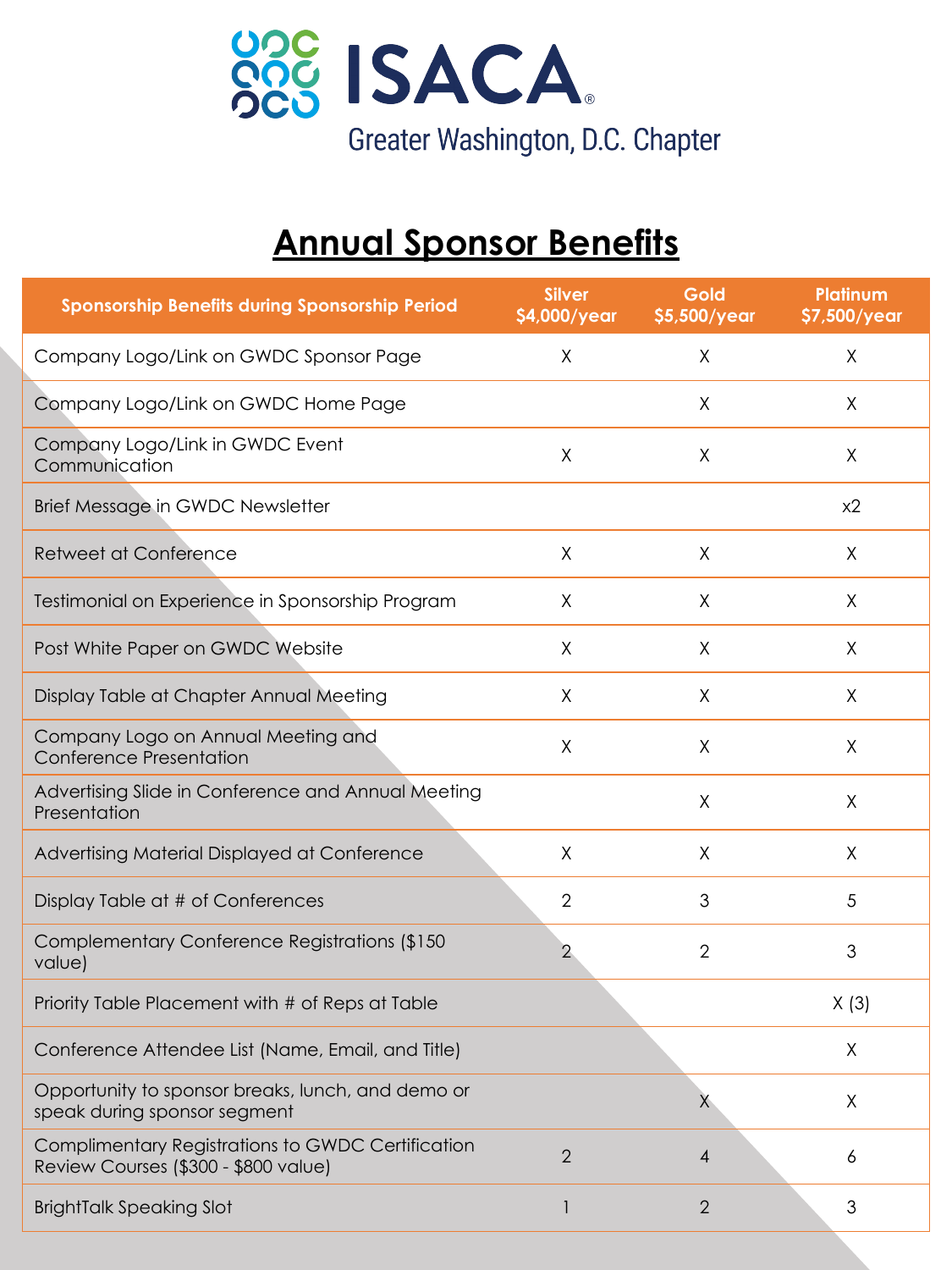

## **Event Sponsor Benefits**

The ISACA GWDC hosts one annual meeting and up to five conferences each year. Participation ranges from 150 – 300 attendees.

| <b>Sponsorship Benefits for Specific Events</b>                                      | <b>Exhibitor</b><br>\$750/<br>event | <b>Bronze</b><br>\$1500/<br>event | <b>Silver</b><br>\$2500/ev<br>ent | Gold<br>\$3000/<br>event | <b>Platinum</b><br>\$3500/<br>event |
|--------------------------------------------------------------------------------------|-------------------------------------|-----------------------------------|-----------------------------------|--------------------------|-------------------------------------|
| Company Logo/Link on GWDC<br>Sponsor Page as an event sponsor                        |                                     |                                   |                                   | $\sf X$                  | X                                   |
| Company Logo/Link on GWDC Event<br>Page as an event sponsor                          |                                     | X                                 | $\mathsf{X}$                      | X                        | $\mathsf{X}$                        |
| Company Logo/Link in GWDC Event<br>Communication                                     |                                     |                                   | Χ                                 | Χ                        | X                                   |
| Brief Message in two GWDC Newsletter<br>Leading up to Event                          |                                     |                                   |                                   |                          | $\overline{2}$                      |
| Company Logo on Conference<br>Presentation                                           |                                     | $\times$                          | X                                 | $\sf X$                  | X                                   |
| Advertising Slide in Conference<br>Presentation                                      |                                     | X                                 | $\mathsf X$                       | χ                        | $\mathsf{X}$                        |
| Advertising Material Displayed at<br>Conference                                      |                                     |                                   |                                   |                          | X                                   |
| Conference Attendee List (Name,<br>Email, and Title)                                 |                                     |                                   |                                   |                          | Χ                                   |
| Display Table at Event                                                               | X                                   | X                                 | X                                 | X                        | X                                   |
| <b>Complementary Event Registrations</b><br>(\$150 value)                            |                                     | $\overline{2}$                    | $\overline{2}$                    | 3                        | 4                                   |
| Priority Table Placement with # of Reps<br>at Table                                  |                                     |                                   |                                   |                          | X(3)                                |
| Opportunity to sponsor breaks, lunch,<br>and demo or speak during sponsor<br>segment |                                     |                                   |                                   | Χ                        | χ                                   |

#### **Example Events from Previous Years:**

- Trends and Standards in Federal IT
- DoD Training Event
- Preventing the Breach
- Women in Tech
- Cloud Computing
- Trends in Cybersecurity
- Big Data and Mobile
- IoT Security
- SecDevOps